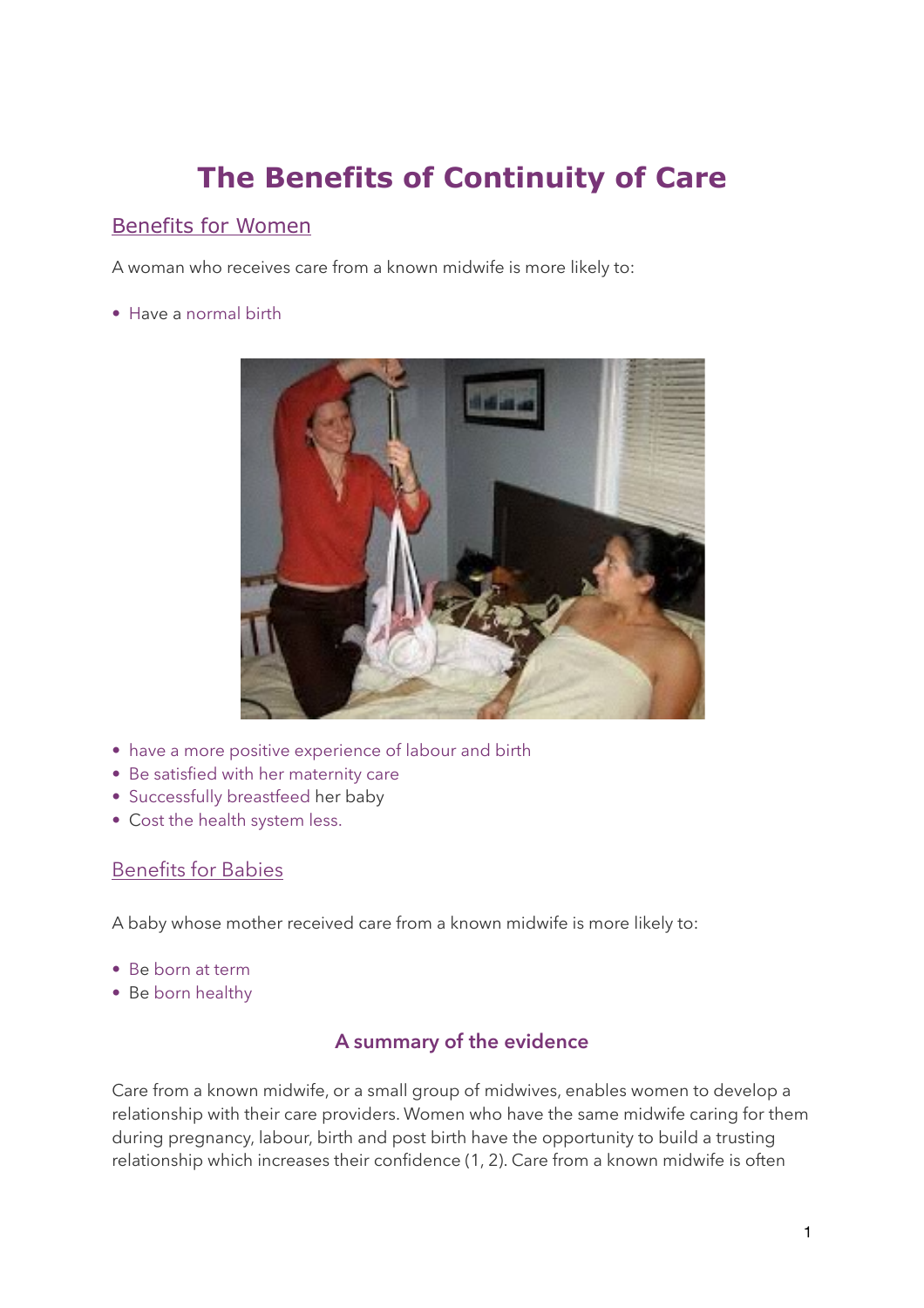"…more likely to have a normal birth, more likely to feel in control during labour and birth, and commenced breastfeeding earlier."



*-Jane Sandell et al*

referred to as midwifery continuity of care, midwifery group practice or caseload midwifery.

Midwifery continuity of care has been widely studied. A review of midwifery continuity of care models in the Cochrane Library included 13 trials involving over 16,000 women from around the world including trials from Australia. Women who had continuity of midwifery care were less likely to need epidurals or to use other drugs for pain relief in labour or have an instrumental birth. Women in the midwifery care groups were also more likely to have a normal birth, more likely to feel in control during labour and birth, and commenced breastfeeding earlier than women who had other models of care (3).

Four trials have shown that midwifery continuity of care significantly reduces the need for women to have a caesarean section: one small trial in Canada (4) and three large trials in Australia (5, 6, 9). A recent trial undertaken in Melbourne (6), which included healthy, low risk women in both groups , found that the caesarean section rate in the known midwife group was 19% compared with 25% in the usual care group, where women did not have a known midwife through pregnancy, labour and birth.

The Melbourne trial included more than 2000 women (6). Those who received care from a known midwife were more likely to have a normal birth, less likely to have a caesarean and less likely to need pain relief in labour compared with the women having the usual care. Women in the known midwife group also reported that they coped better physically and emotionally and had more positive experiences of labour and birth (7). The babies were also less likely to need to be admitted to a special or neonatal intensive care unit. There were a small number of babies who were stillborn or died in the early days after birth and this was not different between the groups.

Having a known midwife saves the health system money (8, 9). A trial undertaken in Sydney showed that there were cost savings to the health system with midwifery continuity of care (8). That study was with a small team of midwives.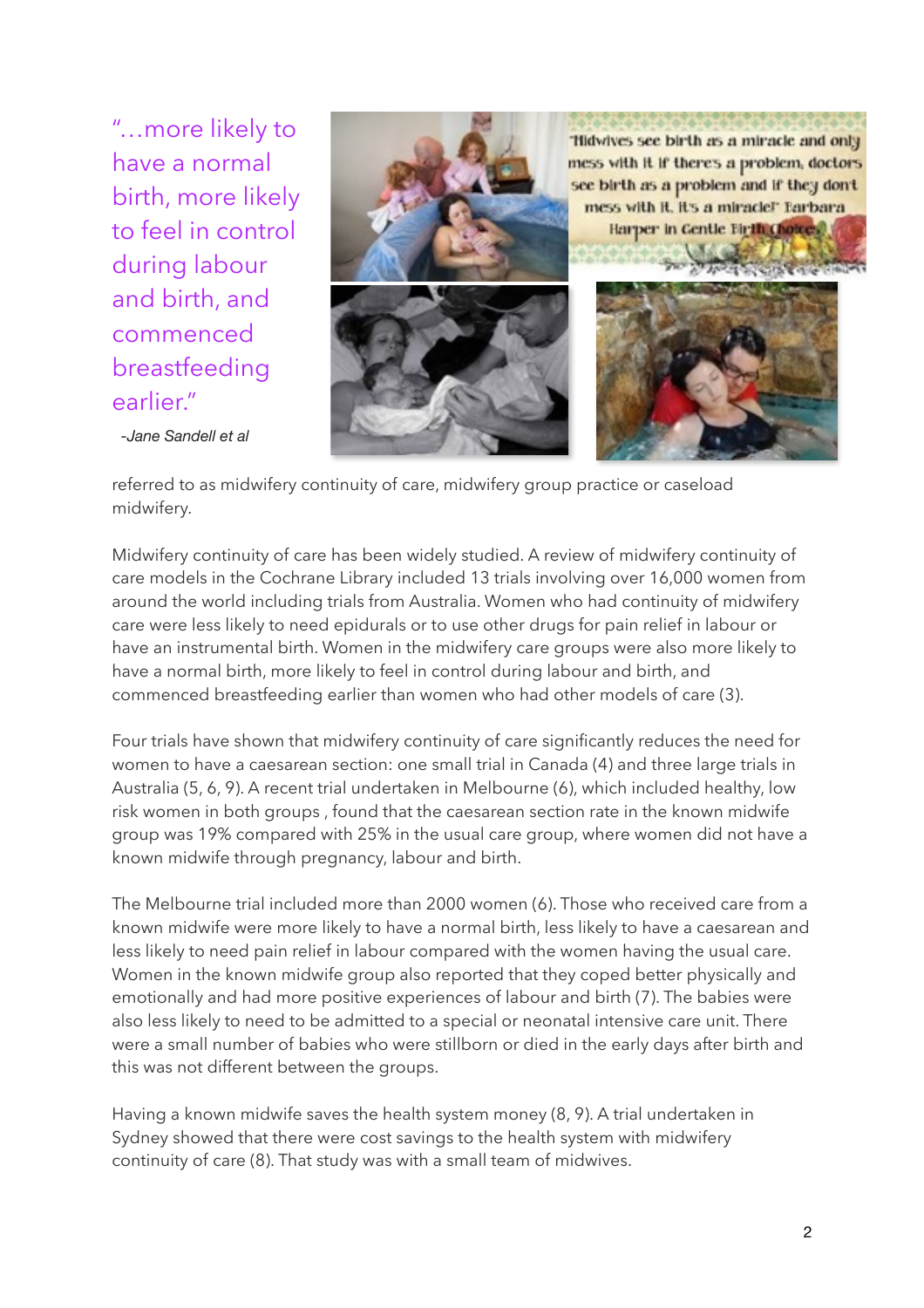More recently, a trial of caseload midwifery for women regardless of risk factors in Sydney and Brisbane has also shown that there are significant cost savings when women have a known midwife (9). This two centre trial (1700 women) did not show any negative outcomes for women or babies associated with having continuous care from a known midwife, even for women with risk factors. Though the trial findings do not show a reduction in caesarean sections in either cohort, the overall rate fell by more than 20% from pre-trial levels. More women in the continuity of midwifery care group experienced an unassisted vaginal delivery and labour without pharmacological analgesia, while less women had an elective caesarean. Newborn infants had similar Apgar scores in the two groups, though the midwifery group experienced less preterm births and admissions to neonatal units. Important secondary findings of this study included 30% more spontaneous onset of labour, less induction of labour, less severe blood loss and more likelihood of breastfeeding after 6 weeks and 6 months. The overall median cost of birth per woman was AU\$566.74 less with continuity of midwifery care than with standard care. In this study, continuity of midwifery care appeared to alter some of the pathways that recurrently contribute to increased obstetric intervention (9).

Other Australian studies have shown benefits for women who have a known midwife. For example, an evaluation of a midwifery group practice in Adelaide included women who were high, medium and low risk and compared the outcomes for women who received continuity of midwifery care with those who did not. Women who received continuity of midwifery care had fewer assisted births, fewer labour inductions, less epidural analgesia, no significant differences in post-partum haemorrhage rates, being admitted to hospital in pregnancy or the baby being admitted to Special or Intensive Care Nurseries(10). Women who received care from a known midwife valued the continuity of care, accessibility, the personal and professional attributes of the midwife and were highly satisfied with the care they received (11).

**Continuity of care with a known midwife is good for women, their babies, families and even the taxpayer. A future is envisaged where all childbearing women will have the option of being supported by a known midwife.**